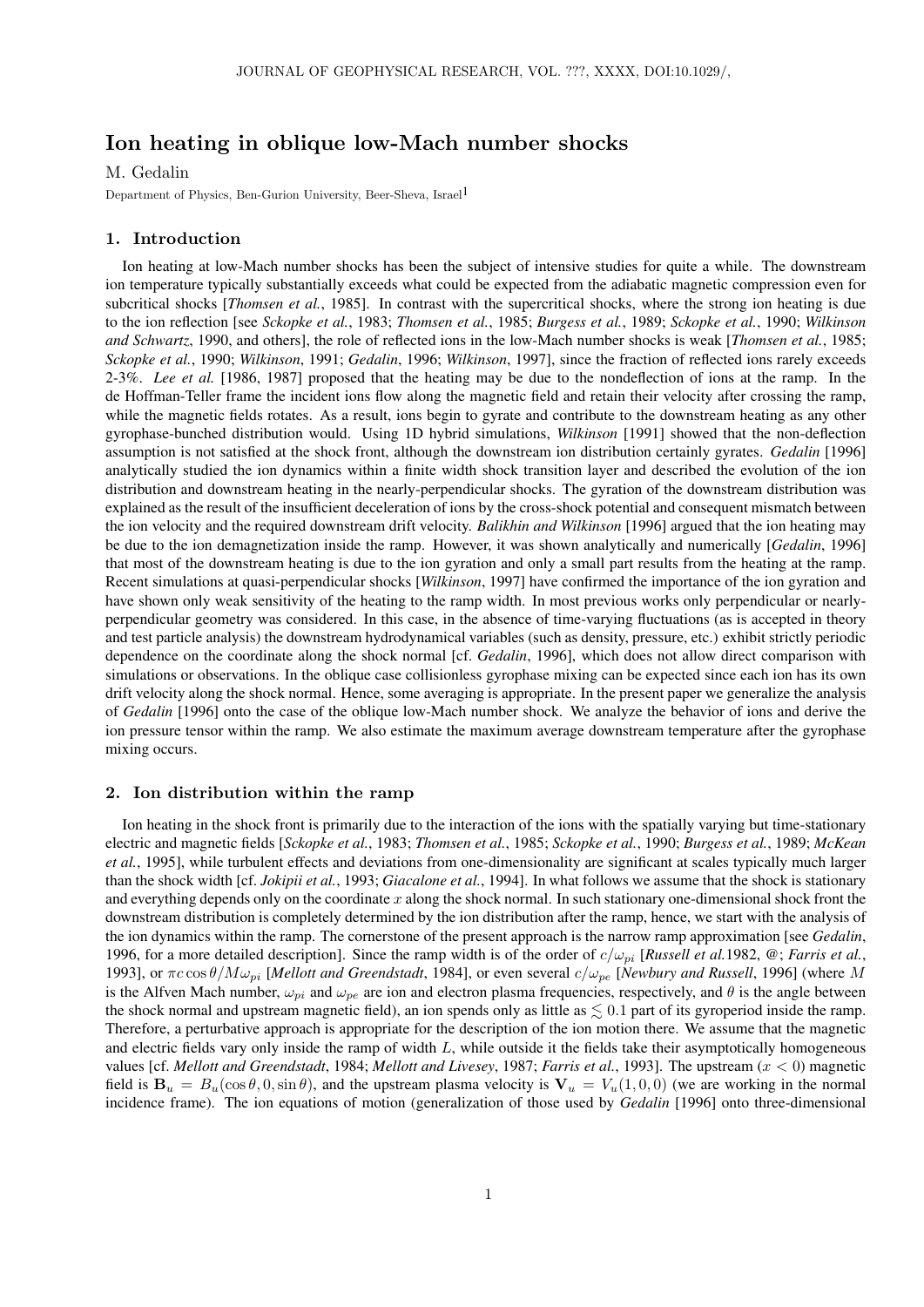$X!$  -  $X!$  -  $X!$  -  $X!$  -  $X!$  -  $X!$  -  $X!$  -  $X!$  -  $X!$  -  $X!$  -  $X!$  -  $X!$  -  $X!$  -  $X!$  -  $X!$  -  $X!$  -  $X!$  -  $X!$  -  $X!$  -  $X!$  -  $X!$  -  $X!$  -  $X!$  -  $X!$  -  $X!$  -  $X!$  -  $X!$  -  $X!$  -  $X!$  -  $X!$  -  $X!$  -  $X!$ 

case) take the following form:

$$
\dot{u}_x = e + u_y b_z - u_z b_y,\tag{1}
$$

$$
\dot{u}_y = \sin \theta + u_z \cos \theta - u_x b_z,\tag{2}
$$

$$
\dot{u}_z = u_x b_y - u_y \cos \theta,\tag{3}
$$

where we use dimensionless variables, normalizing them as follows:  $\mathbf{v}/V_u = \mathbf{u}, \mathbf{B}/B_u = \mathbf{b}, b_x = \cos \theta, \Omega_u t = \tau$ ,  $\Omega_u = eB_u/m_ic$ ,  $\Omega_u x/V_u = X$ ,  $2e\varphi/m_iV_u^2 = \phi$ ,  $e = -(1/2)d\phi/dX$ , and  $\varphi$  is the cross-shock electrostatic potential,  $E_x = -(\partial \varphi/\partial x)$ . Dot means derivative with respect to  $\tau$  and  $u_x = X$ . The dimensionless upstream ion thermal velocity is  $v_T = \sqrt{\beta_i/2M^2}$ , where  $\beta_i = 8\pi n_u T_u/B_u^2$ .

Throughout the paper u stands for varying ion velocity (function of X or  $\tau$ ), and  $\mathbf{w} = \mathbf{u}_{X=0}$  and  $\mathbf{W} = \mathbf{u}_{X=L}$ . We will assume that the influence of reflected or quasi-reflected [*Gedalin et al.*, 1996] ions is negligible and consider only directly transmitted ions. Taking into account that  $u_x > 0$  across the ramp, we substitute  $d/d\tau = u_x(d/dX)$  and find

$$
u_x^2 = w_x^2 - \phi + 2 \int_0^X dX (u_y b_z - u_z b_y), \tag{4}
$$

$$
u_y = w_y + \int_0^X \frac{dX}{u_x} (\sin \theta + u_z \cos \theta - u_x b_z), \tag{5}
$$

$$
u_z = w_z + \int_0^X \frac{dX}{u_x}(u_x b_y - u_y \cos \theta). \tag{6}
$$

Since there are no collisions the distribution function  $f(\mathbf{u}, X) = f_0(\mathbf{w})$ , and averaging over the distribution is done as follows [*Gedalin and Zilbersher*, 1995; *Gedalin*, 1996]:

$$
\langle g(\mathbf{u}) \rangle \equiv \int g(\mathbf{u}) f(\mathbf{u}, X) d^3 \mathbf{u}
$$
  
= 
$$
\int \tilde{g}(\mathbf{w}) f_0(\mathbf{w}) J d^3 \mathbf{w} \equiv \langle J \tilde{g} \rangle_0,
$$
 (7)

where  $g(\mathbf{u}) = \tilde{g}(\mathbf{w})$ , and J is the Jacobian of the transformation  $\mathbf{w} \to \mathbf{u}$ , which in the stationary one-dimensional case takes the following simple form:  $J = |w_x/u_x|$ . We will assume  $f_0$  to be Maxwellian and  $v_T \ll 1$ . In the low  $\beta$  plasma  $(|w_x - 1|, |w_y|, |w_z| \sim v_T \ll 1)$  and thin ramp ( $L \ll 1$ ) case one may expand (4) up to the first order in L and second order in  $v_T$  as follows:

$$
u_x = \sqrt{1 - \phi} [1 + (w_x - 1 + A_y w_y + A_z w_z)/(1 - \phi) - \phi (w_x - 1)^2/2(1 - \phi)^2],
$$
\n(8)

where  $A_y = \int_0^X b_z dX$  and  $A_z = -\int_0^X b_y dX$ . Now, using  $N = \langle J \rangle_0$  (where  $N = n/n_u$  is the normalized density) and taking into account that the only nonzero averages are  $\langle (w_x - 1)^2 \rangle_0 = \langle w_y^2 \rangle_0 = \langle w_z^2 \rangle_0 = v_T^2$ , one immediately finds

$$
N = (1 - \phi)^{-1/2} \left[ 1 + \frac{3\phi}{2(1 - \phi)^2} \frac{\beta_i}{2M^2} \right].
$$
\n(9)

Other moments are calculated similarly, using the definitions  $nV_i = \langle Ju_i \rangle_0$  and  $P_{ij} = \langle Ju_i u_j \rangle_0 - nV_iV_j$  (where  $V_i =$  $v_i/V_u$  is the normalized hydrodynamical velocity and  $P_{ij} = p_{ij}/n_u m_i V_u^2$  is the normalized pressure tensor). Omitting straightforward but lengthy algebra, we presents the results in the following form (only leading terms are retained):

$$
V_y = \lambda_0 - A_y, \quad V_z = -A_z \tag{10}
$$

$$
P_{xx} = (1 - \phi)^{-3/2} P_0, \quad P_0 = \beta_i / 2M^2,
$$
\n(11)

$$
P_{yy} = P_{zz} = (1 - \phi)^{-1/2} P_0,\tag{12}
$$

$$
P_{xy} = (A_y - \lambda_1 \sin \theta)(1 - \phi)^{-1} P_0,
$$
\n(13)

$$
P_{xz} = A_z (1 - \phi)^{-1} P_0, \quad P_{yz} = 0,
$$
\n(14)

$$
\lambda_0 = \int_0^X \frac{dX}{(1 - \phi)^{1/2}}, \quad \lambda_1 = \int_0^X \frac{dX}{(1 - \phi)^{3/2}}.
$$
 (15)

These expressions generalize the results of *Gedalin* [1996], obtained for perpendicular geometry, and correct their Eq. (22). In the leading order, neglecting  $\beta \ll 1$ , one has  $N = (1 - \phi)^{-1/2}$  and  $P_{xx} = N^3 P_0$ ,  $P_{yy} = P_{zz} = NP_0$  which means that the ions are completely demagnetized so that the pressure  $P_{xx}$  along the shock normal obeys the one-dimensional adiabatic law, while the perpendicular temperature does not change.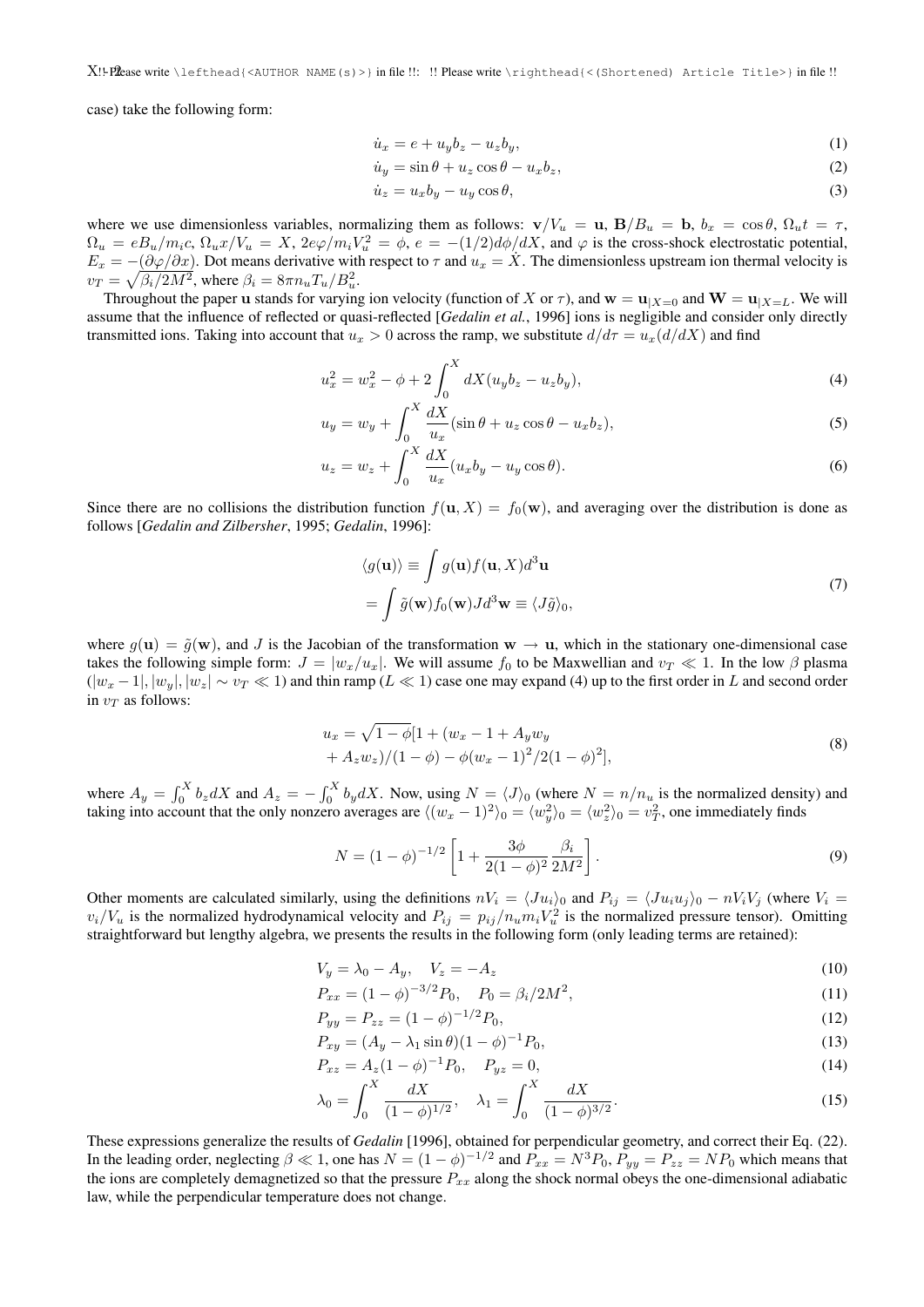### 3. Downstream heating

Having determined the ion velocity change within the ramp we know now the ion distribution at the downstream edge of the ramp. From this point on ions proceed in the homogeneous downstream magnetic field, which we write in the following dimensionless form:  $B_d = (\cos \theta, 0, R \sin \theta), R = B_{z_d}/B_{zu}$ . It is convenient to switch to the de Hoffman-Teller frame (HT), where the upstream plasma velocity is along the magnetic field and the motional electric field is absent. The velocity transformation reads:

$$
\bar{u}_{x,y} = u_{x,y}, \qquad \bar{u}_z = u_z + \tan \theta \tag{16}
$$

(barred variables refer to the de Hoffman-Teller frame), while the pressure and temperature are invariant under this transformation. The HT equations of motion read:

$$
v_{\parallel} = \text{const}, \quad \dot{v}_{\perp,1} = B_d v_{\perp,2}, \quad \dot{v}_{\perp,2} = -B_d v_{\perp,1}, \tag{17}
$$

where we introduced the notation  $v_{\parallel} = (\bar{u}_z R \sin \theta)$ 

 $+\bar{u}_x \cos \theta$ )/ $B_d$ ,  $v_{\perp,1} = \bar{u}_y$ ,  $v_{\perp,2} = (\bar{u}_x R \sin \theta)$ 

 $-\bar{u}_z \cos \theta / B_d$ , and  $B_d = (R^2 \sin^2 \theta + \cos^2 \theta)^{1/2}$ . The solution of (17) with the initial condition  $X_{|\tau=0} = L$  and  $\bar{\mathbf{u}}_{|\tau=0} = \bar{\mathbf{W}}$  has the following form:

$$
v_{\perp,1} = V_{\perp} \cos(B_d \tau + \psi),\tag{18}
$$

$$
v_{\perp,2} = -V_{\perp}\sin(B_d\tau + \psi),\tag{19}
$$

$$
X = L + \frac{v_{\parallel} \cos \theta}{B_d} \tau \tag{20}
$$

$$
+ \frac{R \sin \theta V_{\perp}}{B_d^2} [\sin(B_d \tau + \psi) - \sin \psi],
$$

where the constant parameters  $V_{\perp}$ ,  $\psi$ , and  $v_{\parallel}$  are

$$
V_{\perp} = \left[ \bar{W}_y^2 + \frac{(\bar{W}_x R \sin \theta - \bar{W}_z \cos \theta)^2}{B_d^2} \right]^{1/2},\tag{21}
$$

$$
\psi = \tan^{-1} \left[ \frac{\bar{W}_x R \sin \theta - \bar{W}_z \cos \theta}{B_d \bar{W}_y} \right],\tag{22}
$$

$$
v_{\parallel} = \left[ \bar{W}_x \cos \theta + \bar{W}_z R \sin \theta \right] / B_d. \tag{23}
$$

Eq. (20) shows that the drift velocity in the direction of the shock normal  $V_d = v_{\parallel} \cos \theta / B_d$  depends on the peculiar ion velocity, so that gradual collisionless gyrophase mixing should be expected in the oblique case [*Gedalin et al.*, 1996]. Finding  $\tau = \tau(X, v_{\parallel}, V_{\perp}, \psi)$  from (20) (there will be multiple solutions if  $R \sin \theta V_{\perp}/B_d > v_{\parallel} \cos \theta$ ), substituting it in (18)-(19), and using (7), one can obtain in principle the moments of the downstream ion distribution. Unfortunately, (20) cannot be solved analytically, in general, and the resulting expressions are not very useful [cf. *Gedalin and Zilbersher*, 1995; *Gedalin*, 1996]. Instead, we shall estimate the upper limit on the downstream temperature in the low- $\beta$  case, assuming that the gyrophase mixing results in a gyrotropized ring-like distribution far downstream. Alternatively, this can be considered as the spatial averaging of the distribution or pressure (but not temperature !) over  $\Delta X \gtrsim R \sin \theta V_{\perp}/B_d^2$ . In this approach we lose the gyrophase information and treat the ions in the guiding center approximation, collecting ions at the spatial length which greatly exceeds their gyroradii (this is the usual approximation for electrons whose gyroradii are too small to be resolved observationally). This approach is similar to what has been used to estimate the contribution of reflected ions in the downstream heating [*Sckopke et al.*, 1983]. This immediately gives the estimate  $T_{\text{max}}/m_i V_u^2 \approx \frac{1}{2} V_{\perp}^2$ . For this estimate it is sufficient to restrict ourselves to the cold ion approximation and ignore corrections related to the finite ramp width. Then from (4)-(6) one has  $W_x = \sqrt{1 - \phi_0}$ ,  $W_y = W_z = 0$ , where  $\phi_0 = \phi_{|X=L}$ . Substituting into (16) we find Width. Then from (4)-(6) one has  $W_x = \sqrt{1 - \phi_0}$ ,  $W_y = W_z = 0$ , where  $\phi_0 = \phi_{|X=L}$ . Substituting into (16) we find  $\overline{W}_X = \sqrt{1 - \phi_0}$ ,  $\overline{W}_y = 0$ ,  $\overline{W}_z = \tan \theta$ , and finally  $V_{\perp} = |R\sqrt{1 - \phi_0} - 1| \sin \theta / B_d$ . Now the downstream temperature looks as follows:

$$
\frac{T_{\text{max}}}{m_i V_u^2/2} = \frac{1}{2} V_{\perp}^2 = \frac{(R\sqrt{1-\phi_0}-1)^2 \sin^2\theta}{2B_d^2}.
$$
\n(24)

Because of the nonzero velocity spread of the initial distribution, the above considered ring will be filled due to the gyrophase mixing, so that the eventual heating will be somewhat lower. Although it is difficult to estimate the exact deviation without detailed knowledge of the distribution, in the low  $\beta$  limit the effect should not be strong. The estimated temperature is the perpendicular temperature, while in this approximation the parallel heating is weak, if any. The above findings are in qualitative agreement with the results of the previous numerical analysis of the perpendicular shock [*Gedalin*, 1996], which shows that the non-gyrotropic pressure, averaged over large spatial length, is negligible, and the average distribution is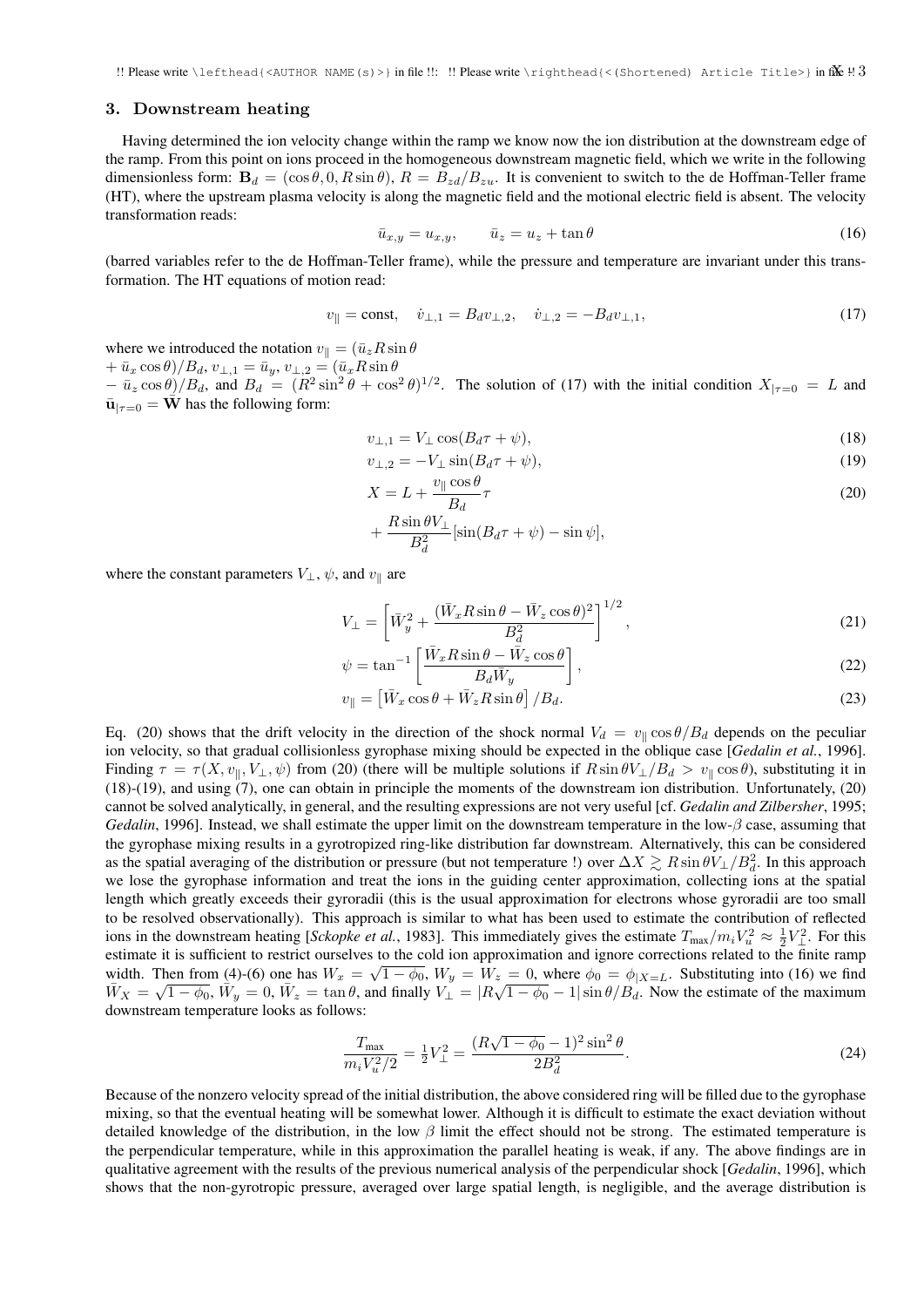nearly gyrotropic. Writing the average pressure tensor in the gyrotropic form  $\langle P_{ij} \rangle = P_\perp \delta_{ij} + (P_\parallel - P_\perp) b_i b_j$  one finds  $\langle P_{yy} \rangle = P_{\perp}$ , which provides easy comparison with simulations or observational data.

Thus, the maximum normalized downstream temperature depends only on the magnetic compression ratio and NIF crossshock potential. Further estimates can be made using the pressure balance equation and the estimate of the cross-shock potential in the form [cf. *Gedalin*, 1996]:

$$
\frac{2M^2}{N} + P_{e,xx} + P_{i,xx} + b_y^2 + b_z^2
$$
  
=  $2M^2 + \beta_e + \beta_i + \sin^2 \theta$ , (25)

$$
\phi_0 = \frac{1}{M^2} \int_0^L \frac{1}{N} \frac{d}{dX} (\mathbf{b}^2 + P_{e,xx}) dX.
$$
 (26)

In the low  $\beta_{e,i} \ll 1$  limit, approximating  $P \propto N^2$  and  $N/|\mathbf{b}| \approx \text{const}$ , one finds

$$
B_d = \frac{1}{2} \left[ -1 + \sqrt{8M^2/(1 + \beta_e + \beta_i) + 1} \right],\tag{27}
$$

$$
\phi_0 = \frac{2(B_d - 1)(1 + \beta_e)}{M^2}.
$$
\n(28)

Combination of (24) with (27) and (28) provides a rough estimate of the maximum ion heating at the quasi-perpendicular shock as a function of the Mach number only and can be a basis for the search of the correlation between the Mach number and ion heating.

### 4. Conclusions

We have derived the ion pressure tensor within the ramp of the low-Mach number oblique shock. We have found also the upper limit on the downstream heating which would be achieved after complete gyrophase mixing and gyrotropization far downstream (such smoothing would be faster in reality due to turbulence present in the shock front [*McKean et al.*, 1995; *Wilkinson*, 1997]). Additional factors, which may provide faster smoothing, may be the weak nonstationarity of the shock front and rippling of the shock surface, due to which ions, moving in slightly different field patterns, meet at the same place and time downstream. The maximum downstream temperature depends only on the magnetic compression and total NIF cross-shock potential. This estimate provides also the upper limit on the heating that would be observed averaging the ion downstream over a spatial region, large compared to the downstream ion gyroradius, and thus may be verified both observationally and in numerical simulations. For the low- $\beta$  quasi-perpendicular shocks both magnetic compression and cross-shock potential may be approximately expressed in terms of the Mach number. As a result, the estimated downstream temperature becomes a function of the Mach number and upstream plasma parameters only, which may provide a basis for the observational studies of correlations between the shock Mach number and ion heating.

Acknowledgments. The research was supported in part by the Binational Science Foundation under grant No. 94-00047. The authors thanks both referees for useful comments

#### References

Balikhin, M., and W.P. Wilkinson, Ion heating within the ramp of quasi-perpendicular subcritical collisionless shocks, *Geophys. Res. Lett., , 23,* 1063, 1996.

Burgess, D., W.P. Wilkinson, and S.J. Schwartz, Ion distributions and thermalization at perpendicular and quasi-perpendicular supercritical collisionless shocks, *J. Geophys. Res., , 94,* 8783, 1989.

Farris, M.H., C.T. Russell, and M.F. Thomsen, Magnetic structure of the low beta, quasi-perpendicular shock, *J. Geophys. Res., , 98,* 15,285, 1993.

Gedalin, M., Transmitted ions and ion heating in nearly-perpendicular low-Mach number shocks, *J. Geophys. Res., 101,* 15,569, 1996.

Gedalin, M. and D. Zilbersher, Non-diagonal ion pressure in nearly-perpendicular collisionless shocks, *Geophys. Res. Lett., 22,* 3279, 1995.

Gedalin, M., D. Zilbersher, J.A. Newbury, and C.T. Russell, Numerical testing of the stationary model of a supercritical quasiperpendicular shock, *EOS Trans. AGU, 77(46),* Fall Meet. Suppl., F582, 1996.

Lee, L.C., C.S. Wu, and X.W. Hu, Increase of ion kinetic temperature across a collisionless shock, 1, A new mechanism, *Geophys. Res. Lett., , 13,* 209, 1986.

Giacalone, J., J.R. Jokipii, and J. Kóta, Ion injection and acceleration at quasi-perpendicular shocks, J. Geophys. Res., , 99, 19,351, 1994.

Jokipii, J.R., J. Kota, and J. Giacalone, Perpendicular transport in 1- and 2-dimensional shock simulations, ´ *Geophys. Res. Lett., , 20,* 1759, 1993.

Lee, L.C., M.E. Mandt, and X.W. Hu, Increase of ion kinetic temperature across a collisionless shock, 2, A simulation study, *J. Geophys. Res., , 92,* 13,438, 1987.

McKean, M.E., N. Omidi, and D. Krauss-Varban, Wave and ion evolution downstream of quasi-perpendicular bow shocks, *J. Geophys. Res., 100,* 3427, 1995.

Mellott, M.M., and E.W. Greenstadt, The structure of oblique subcritical bow shocks: ISEE 1 and 2 observations, *J. Geophys. Res., 89,* 2151, 1984. Mellott, M.M., and W.A. Livesey, Shock overshoots revisited, *J. Geophys. Res., , 92,* 13,661, 1987.

Newbury, J.A., and C.T. Russell, Observations of a very thin collisionless shock, *Geophys. Res. Lett., 23,* 781, 1996.

Russell, C.T., Hoppe, M.M., Livesey, W.A., Gosling, J.T. and Bame, S.J.: 1982b, ISEE-1 and -2 observations of laminar bow shocks: Velocity and thickness, *Geophys. Res. Lett.*, 9, 1171-1174.

Sckopke, N., G. Paschmann, S.J. Bame, J.T. Gosling, and C.T. Russell, Evolution of ion distributions across the nearly perpendicular bow shock: Specularly and nonspecularly reflected-gyrating ions, *J. Geophys. Res., , 88,* 6121, 1983.